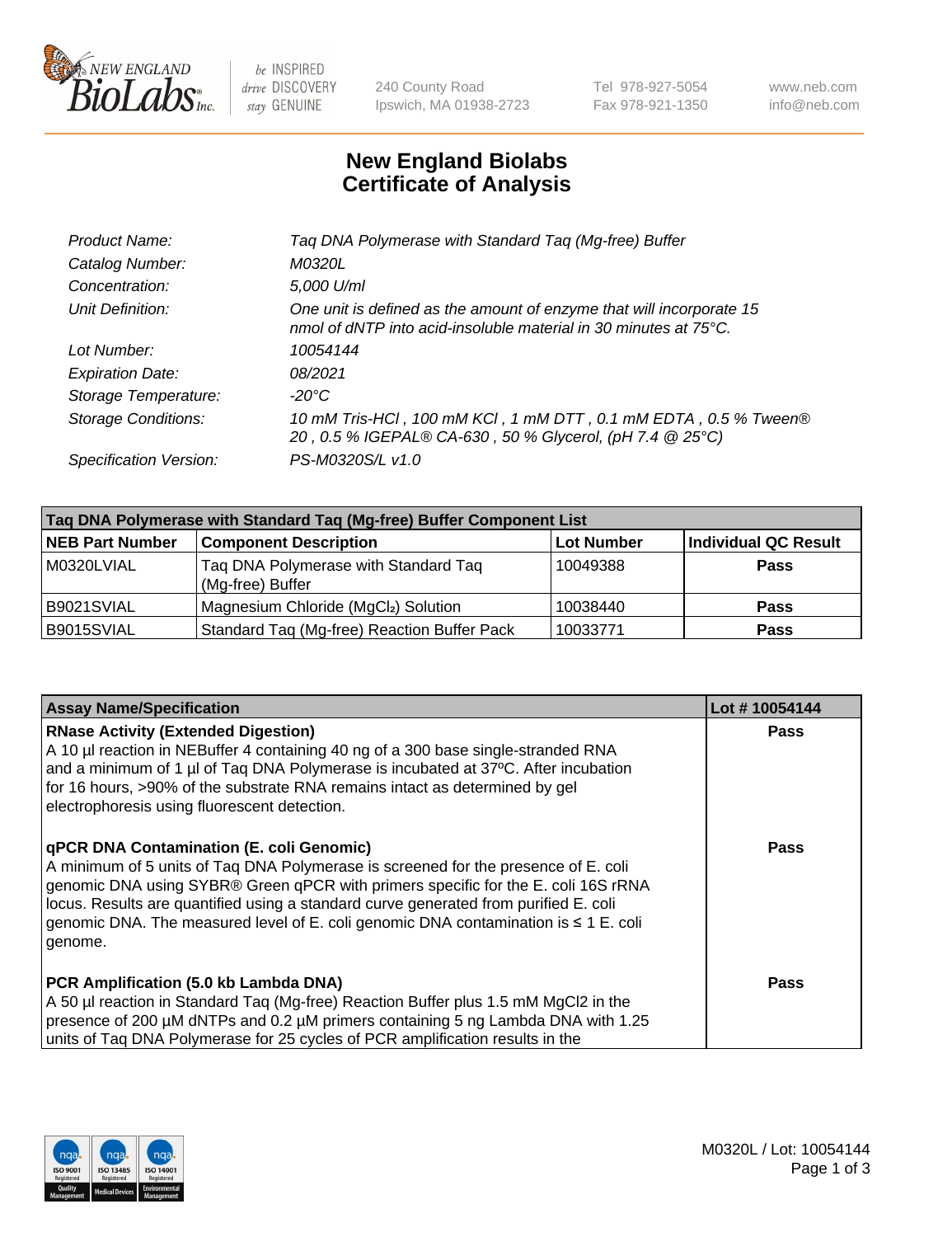

 $be$  INSPIRED drive DISCOVERY stay GENUINE

240 County Road Ipswich, MA 01938-2723 Tel 978-927-5054 Fax 978-921-1350 www.neb.com info@neb.com

| <b>Assay Name/Specification</b>                                                                                                                                                                                                                                                                                                                                  | Lot #10054144 |
|------------------------------------------------------------------------------------------------------------------------------------------------------------------------------------------------------------------------------------------------------------------------------------------------------------------------------------------------------------------|---------------|
| expected 5.0 kb product.                                                                                                                                                                                                                                                                                                                                         |               |
| <b>Protein Purity Assay (SDS-PAGE)</b><br>Taq DNA Polymerase is ≥ 99% pure as determined by SDS-PAGE analysis using Coomassie<br>Blue detection.                                                                                                                                                                                                                 | <b>Pass</b>   |
| <b>Phosphatase Activity (pNPP)</b><br>A 200 µl reaction in 1M Diethanolamine, pH 9.8, 0.5 mM MgCl2 containing 2.5 mM<br>p-Nitrophenyl Phosphate (pNPP) and a minimum of 100 units Taq DNA Polymerase<br>incubated for 4 hours at 37°C yields <0.0001 unit of alkaline phosphatase activity<br>as determined by spectrophotometric analysis.                      | Pass          |
| <b>Endonuclease Activity (Nicking)</b><br>A 50 µl reaction in ThermoPol® Reaction Buffer containing 1 µg of supercoiled<br>PhiX174 DNA and a minimum of 20 units of Taq DNA Polymerase incubated for 4 hours at<br>37°C and 75°C results in <10% conversion to the nicked form as determined by agarose<br>gel electrophoresis.                                  | Pass          |
| <b>Single Stranded DNase Activity (FAM-Labeled Oligo)</b><br>A 50 µl reaction in ThermoPol® Reaction Buffer containing a 10 nM solution of a<br>fluorescent internal labeled oligonucleotide and a minimum of 25 units of Taq DNA<br>Polymerase incubated for 30 minutes at 37°C and 75°C yields <10% degradation as<br>determined by capillary electrophoresis. | Pass          |
| Non-Specific DNase Activity (16 Hour)<br>A 50 µl reaction in NEBuffer 2 containing 1 µg of T3 DNA in addition to a reaction<br>containing Lambda-HindIII DNA and a minimum of 5 units of Taq DNA Polymerase<br>incubated for 16 hours at 37°C results in a DNA pattern free of detectable nuclease<br>degradation as determined by agarose gel electrophoresis.  | Pass          |

This product has been tested and shown to be in compliance with all specifications.